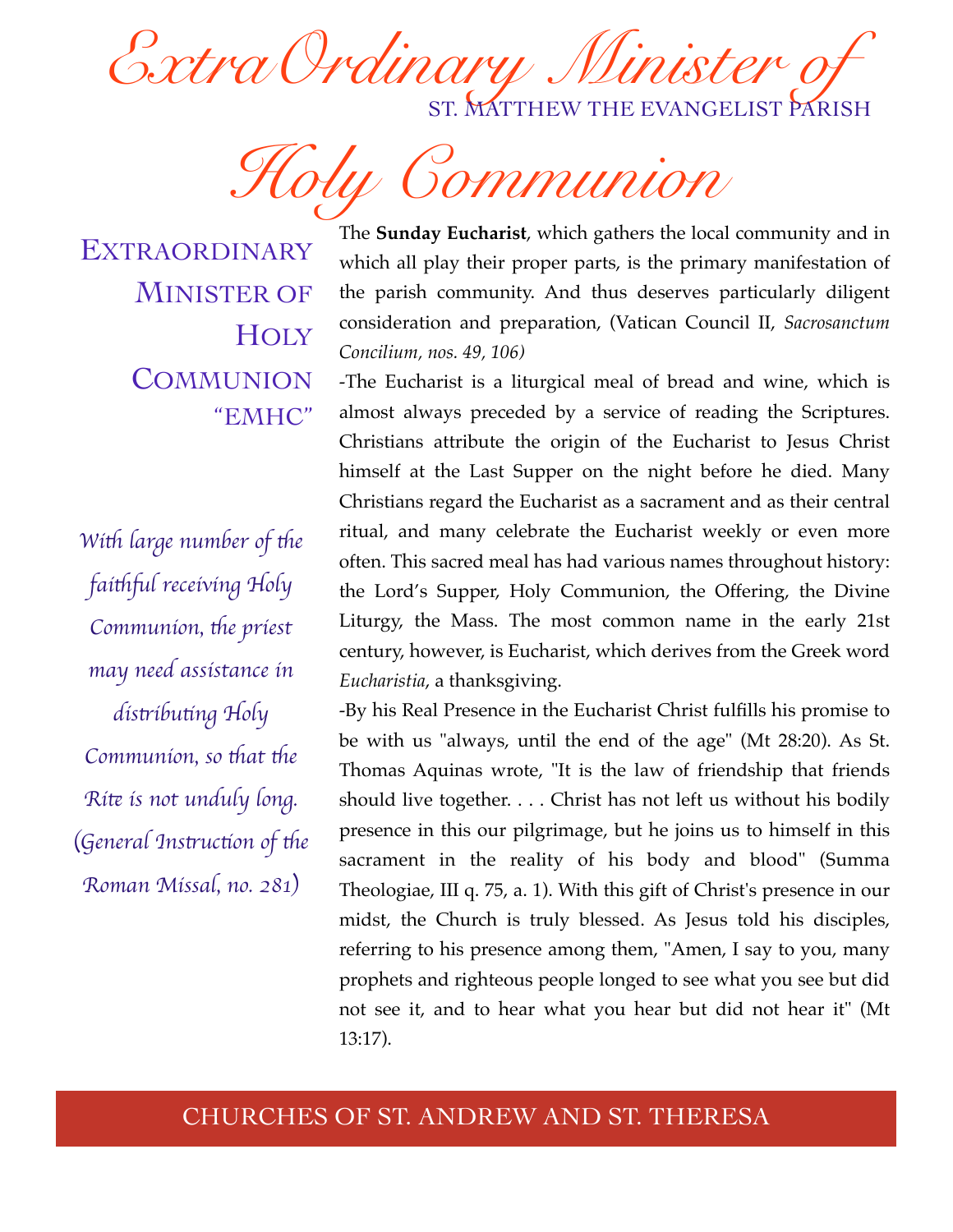God so loved the world that *He gave His only Son, so that everyone who believes in Him not perish but have e*%*rnal life.*

All EMHC Ministers must fill-out a CORI and a Code of Conduct form per the directives of the Archdiocese of Boston.

The Music Ministry will *receive Holy Communion at the end of the procession.* 

"Body of Christ" In the Communion procession - please do not cut-off anyone. They have a right to process to the table.

In the Eucharist the Church both receives the gift of Jesus Christ and gives grateful thanks to God for such a blessing. This thanksgiving is the only proper response, for through this gift of himself in the celebration of the Eucharist under the appearances of bread and wine Christ gives us the gift of eternal life.

*Amen, amen, I say to you, unless you eat the flesh of the Son of Man and drink his blood, you do not have life within you. Whoever eats my flesh and drinks my blood has eternal life, and I will raise him on the last day. For my flesh is true food, and my blood is true drink. . . . Just as the living Father sent me and I have life because of the Father, so also the one who feeds on me will have life because of me. (Jn 6:53-57)*

-The 'ordinary ministers' of Holy Communion are bishop, priest, deacon or instituted acolytes. (EM-Eucharistic Minister)

-With the large number of the faithful receiving Holy Communion, the priest celebrant may need assistance distributing Holy Communion, so that the Rite is not unduly long. (*General Instruction of the Roman Missal, No. 281.*)

-All ministers of Holy Communion should show their greatest reverence for the Most Holy Eucharist by their demeanor, their attire, and the manner in which they handle the consecrated bread or wine.

-Extraordinary Ministers of Holy Communion are called to serve the whole communities of the Parish by ministering the Body of Christ.

-Your ministry of Holy Communion (EMHC) is not to a singular Mass. The EMHC ministry distributes Holy Communion at daily Mass, Sunday Mass, Holy Day Mass, Funeral Mass, and to the homebound.

-Prayer and love of the Eucharist are essential for this ministry. -Since the Eucharistic Celebration is the Paschal Banquet, it is desirable that in keeping with the Lord's command, His Body and Blood should be received as spiritual food by the faithful who are properly disposed. (*General Instruction of the Roman Missal, No. 8*)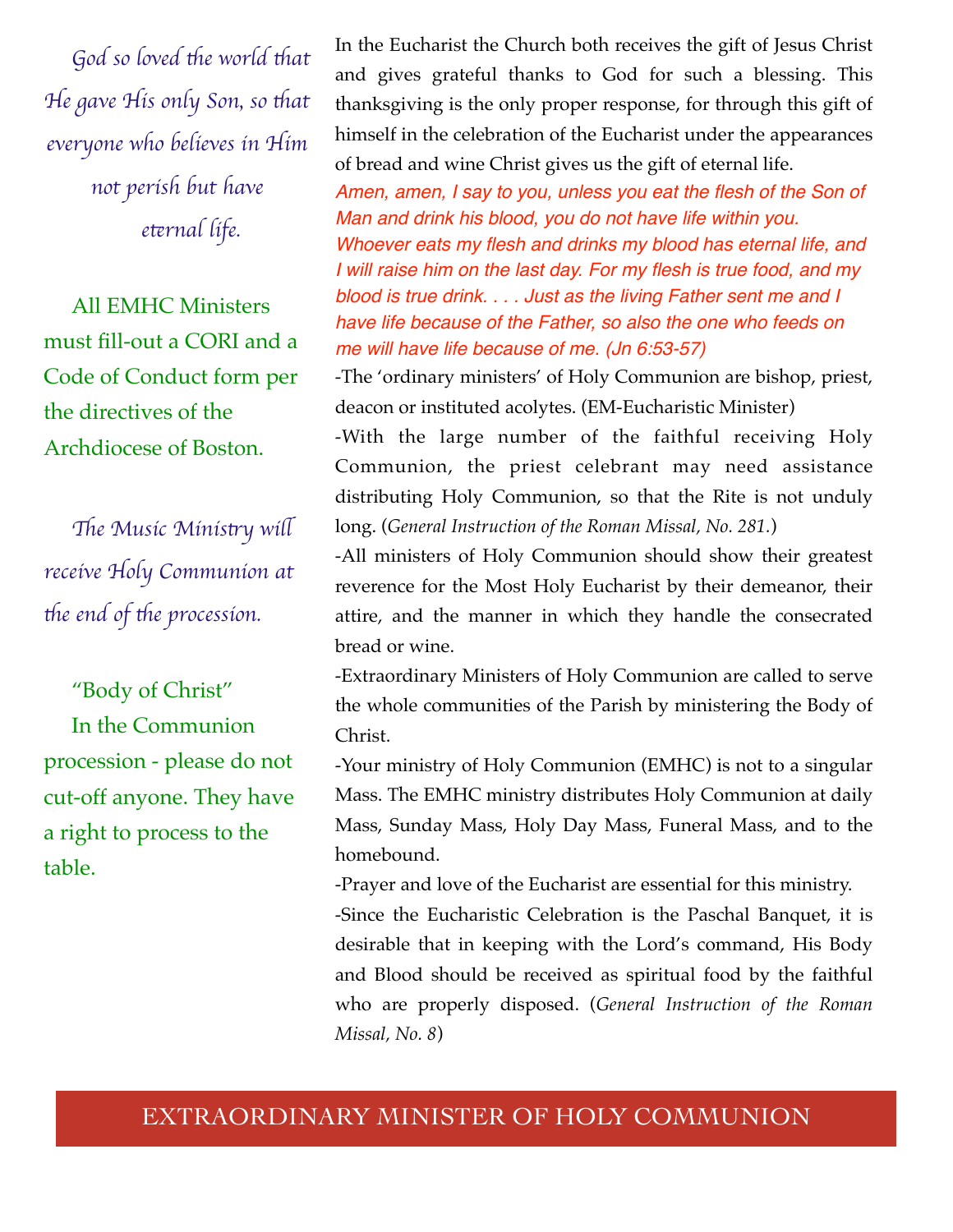The liturgical blessing of the Mass is given to all the faithful at the conclusion of the Mass, and extraordinary ministers are not to bless persons (and/or lay a hand/hands upon them) in place of administering the Sacrament*.* 

*Holy Days, Christmas, Holy Week, and Triduum Liturgical Schedules will be developed*  $a$ s an entire Parish. You will *receive a survey asking your availability to serve.* 

-EMHC serve the parish in a 3-year term, which is renewable.

-The Body, Blood, Soul and Divinity of Christ are present under both the Body of Christ and the Blood of Christ.

-"That more perfect form of participation in the Mass whereby the faithful, after the priest's communion, receive the Lord's body from the same sacrifice, is strongly commended." (*Sacrosanctum Concilium* article 55).

-Further supported by the General Instruction of the Roman Missal: It is most desirable that the faithful, just as the priest himself is bound to do, receive the Lord's Body and Blood from hosts consecrated at the same Mass and that, in the cases where this is foreseen, they partake of the chalice (cf. no. 283), so that even by means of the signs Communion may stand out more clearly as an in-participation in the sacrifice actually being celebrated.

**-At the Sign of Peace:** You come forward- sanitize your hands and continue to wear your mask because of the Pandemic. Markers are set on the floor where all ministers should stand.

-The distribution of the Precious Blood of Christ (Chalice) continues to be suspended.

-When receiving Communion, the extraordinary minister bows his or her head as a sign of reverence before receiving the Sacrament. After receiving Communion, an extraordinary minister may accept a sacred vessel from the priest and assist him in administering the Sacrament to the other extraordinary ministers.

-The purification of sacred vessels at Mass may be done only by a priest, deacon or instituted acolyte (GIRM, n. 279).

-After the vessels have been purified, they should be washed by the sacristan, an extraordinary minister of communion, or some other designated person.

-If the Eucharistic bread or some particle of it falls, it should be picked up reverently by the minister. The consecrated bread may be consumed or completely dissolved in water before being poured down the sacrarium. The sacrarium is a sink in the priests' sacristy that drains directly into the soil. Ciboria, chalices and patens are washed in this sink.